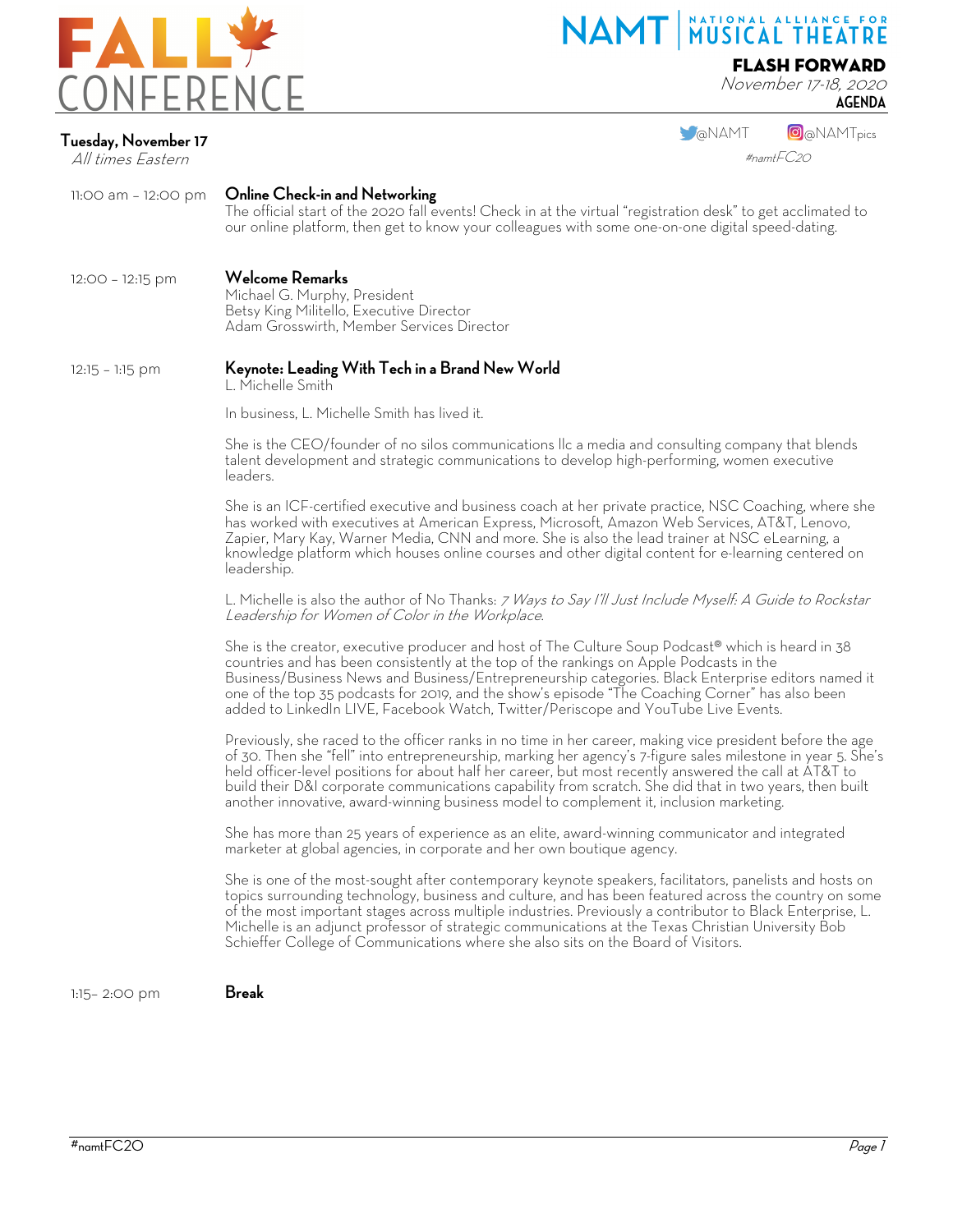## **FALLY** CONFERENCE

#### 2:00 – 2:45 pm **Checking In and Moving Forward**

Breakout affinity groups by role and department to get to know each other, discuss how everyone has been handling the unprecedented events of the past year, and assess how we want to move forward as a musical theatre community. These sessions will not be recorded.

Executive Leadership Discussion led by Brett Smock (The Rev Theatre Company)

New Works/Literary Discussion led by Aislinn Frantz (Chicago Shakespeare Theater) & Anika Chapin (Goodspeed Musicals)

Marketing Discussion led by Amelia Heape (The Hollywood Pantages)

Development Discussion led by Nancy Altschuler (Goodspeed Musicals)

Education/Community Engagement Discussion led by Orlando Morales (The 5th Avenue Theatre)

Colleges/Universities Discussion led by Richard Roland (Indiana University)

#### 2:45 – 3:00 pm **Break**

#### 3:00 – 4:00 pm **Concurrent Breakout Sessions**

#### **New Forms of New Musicals**

What new trends and technologies are driving development in musical theatre? What stay-at-home innovations will we keep even when we return to our theatres?

Moderated by Ciera Iveson (NAMT), with Marsha Brooks (Brooks & Distler), Kirsten Childs (Festival Alumni Writer, The Bubbly Black Girl... & Funked Up Fairy Tales), Tralen Doler (Broadway On Demand), Jason Eagan (Ars Nova), Tim Kashani (Apples & Oranges Arts) and Alison Koch & Kent Nicholson (Playwrights Horizons).

#### **New Works for Old Audiences**

When your subscribers expect "traditional" "classic" musicals but you want to branch out, what do you do? Find the right new musicals for your theatre! We'll look at the wide range of new musical theatre styles to appeal to an equally wide range of audiences — and also examine some of the potential biases at play when we talk about "traditional taste."

Moderated by Adam Grosswirth (NAMT), with Wayne Bryan (Music Theatre Wichita), Susanna Gellert (The Weston Playhouse Theatre) and Robert Lee (NYU Graduate Musical Theatre Writing Program)

#### **Management Collaborations Across Companies**

A case study of how Pittsburgh's arts organizations are sharing resources to save time, money and overhead.

Moderated by Mark Fleischer (Pittsburgh CLO) with Marilyn Coleman (Pittsburgh Cultural Trust), Christopher Hahn (Pittsburgh Opera) and Cindy Opatick (Pittsburgh CLO).

#### **Remote Education and Engagement**

Moderated by Lisa Cooney (Paper Mill Playhouse), with Clifford Alexander (Theatre Under The Stars), Jennifer Mysliwy (Shea's Performing Arts Center) and Joyce Presutti (Ogunquit Playhouse) .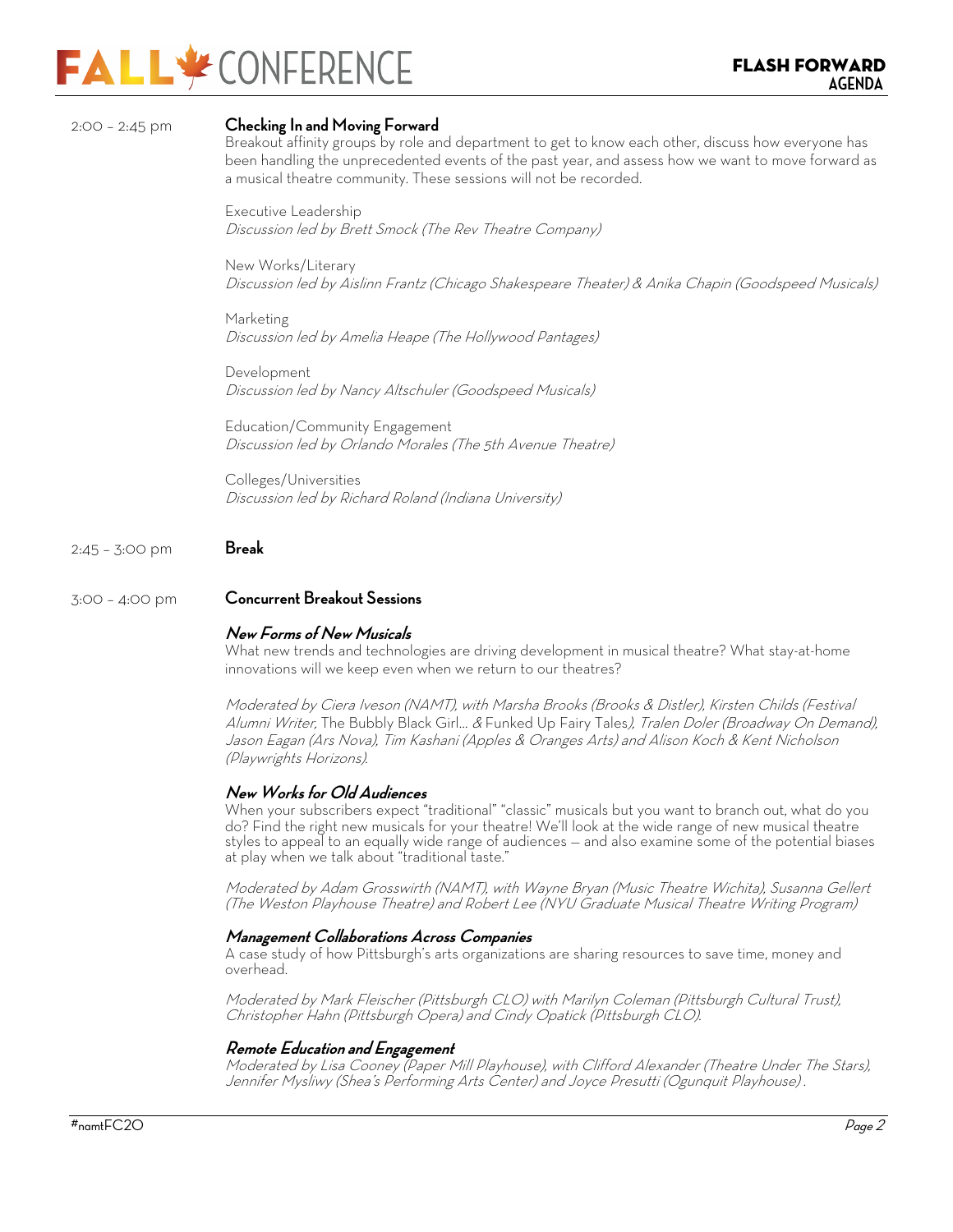# **FALLY** CONFERENCE

| $4:00 - 4:10$ pm                     | <b>Break</b>                                                                                                                                                                                                                                                                                                                                                                                                                                                                           |
|--------------------------------------|----------------------------------------------------------------------------------------------------------------------------------------------------------------------------------------------------------------------------------------------------------------------------------------------------------------------------------------------------------------------------------------------------------------------------------------------------------------------------------------|
| 4:10 - 4:50 pm                       | <b>NAMT</b> Annual Membership Meeting                                                                                                                                                                                                                                                                                                                                                                                                                                                  |
| 4:50 - 5:00 pm                       | <b>Break</b>                                                                                                                                                                                                                                                                                                                                                                                                                                                                           |
| 5:00 - 6:00 pm                       | Recovery or Transformation?<br>A group of NAMT theaters has met regularly with AMS Planning & Research for several months to<br>explore the impact of the COVID "intermission" and what it may mean for our organizations and the<br>sector. Many of the questions we face were present before the pandemic, others are deeply<br>entrenched, and some result directly from this extended pause.                                                                                       |
|                                      | Building on AMS's paper The Long Runway to Return, AMS Principal Steven Wolff will set the context<br>for a conversation moderated by AMS Senior Consultant Meg Friedman (a recovering stage manager!)<br>including three of the discussion group's regular participants, exploring topics including: What's changing<br>in the sector, our organizations and our work? What innovations are being explored? How is our<br>purpose changing and is our definition of success changing? |
|                                      | With Steven Wolff & Meg Friedman (AMS Planning and Research), Susanna Gellert (Weston Playhouse),<br>Eric Keen-Louie (La Jolla Playhouse) and Paul Stancato (Timber Lake Playhouse)                                                                                                                                                                                                                                                                                                    |
| 6:00 - 7:00 pm                       | Happy Hour<br>Sponsored by Concord Theatricals                                                                                                                                                                                                                                                                                                                                                                                                                                         |
| 8:00 pm - 11:00 am Conference Replay | 141 l l l T T                                                                                                                                                                                                                                                                                                                                                                                                                                                                          |

8 pm Tuesday to 11 am Wednesday (ET)

Miss part of the Conference today due to a conflict or your time zone? Selected sessions, including the keynote, will replay <u>on Hopin</u> until the next day's programming begins.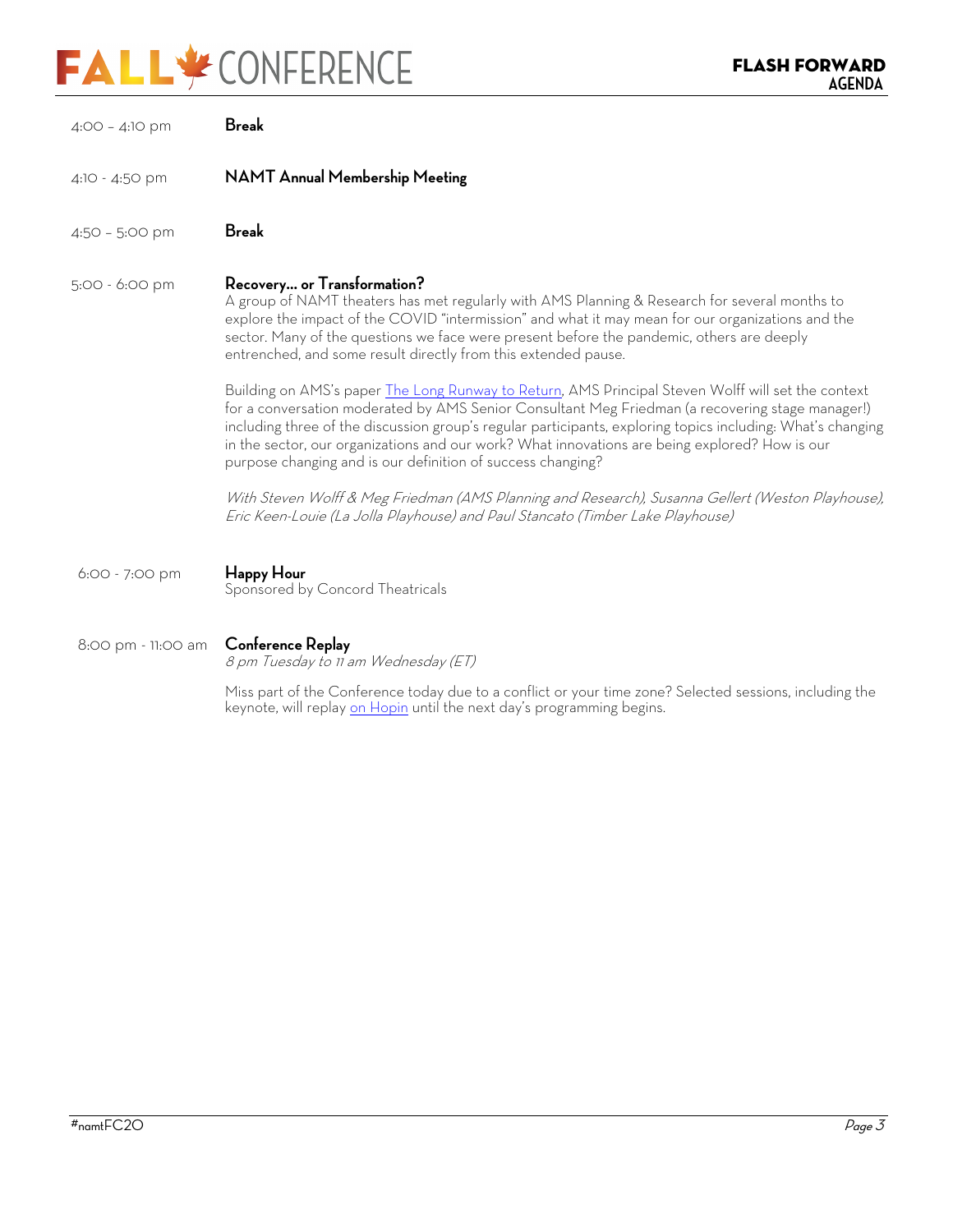### **Wednesday, November 18**

| 11:00 am - 11:45 pm | Online Check-in and Networking<br>Check in at the virtual "registration desk" to get acclimated to our online platform, then get to know your<br>colleagues with some one-on-one digital speed-dating.                                                                                                                                                                                                                                                                                                                                                          |
|---------------------|-----------------------------------------------------------------------------------------------------------------------------------------------------------------------------------------------------------------------------------------------------------------------------------------------------------------------------------------------------------------------------------------------------------------------------------------------------------------------------------------------------------------------------------------------------------------|
| 11:45 - 12:00 pm    | A Message from the NEA Chairman<br>A message from NEA Chairman Mary Anne Carter                                                                                                                                                                                                                                                                                                                                                                                                                                                                                 |
| 12:00 -2:00 pm      | Equity, Diversity, Inclusion & Anti-Racism: What's your role?<br>In her work and travels, Seena Hodges (Founder + CEO of The Woke Coach™) often hears people say<br>things like, "I want to better understand how racism continues to erode the fabric of this country," "I<br>want to be a better, more inclusive organizational leader," or "I want to know more about how I can make<br>a difference through my organization." Then, they all end with the same sentence: "But I don't know<br>where to start."                                              |
|                     | In this follow-up to last year's workshop, join members of The Woke Coach™ Team for an engaging<br>interaction that challenges all of the excuses that keep us from creating more inclusive, anti-racist<br>organizational practices and being more intentional with our allyship. Participants will leave the session<br>with a plan for executing the work that an authentic commitment to inclusion requires.                                                                                                                                                |
|                     | About The Woke Coach™<br>At The Woke Coach™, because we believe that racial equity is the defining issue of our time, we help<br>clients move from ally to accomplice. We do this work by helping humans deepen their analysis, and<br>develop an understanding around issues of racism, bias, allyship, and injustice in order to become the<br>best, most understanding, empathetic version of themselves.                                                                                                                                                    |
| 2:00 - 2:45 pm      | <b>Break</b>                                                                                                                                                                                                                                                                                                                                                                                                                                                                                                                                                    |
| $2:45 - 4:00$ pm    | <b>Festival Preview: Meet the Writers</b><br>Your exclusive preview of the 32nd Annual Festival of New Musicals and first chance to meet this year's<br>writing teams!                                                                                                                                                                                                                                                                                                                                                                                          |
|                     | Plus a special presentation from sponsor Concord Theatricals.                                                                                                                                                                                                                                                                                                                                                                                                                                                                                                   |
|                     | Open to all NAMT members and Premiere Pass holders registered for the Fall Conference or Festival of<br>New Musicals.                                                                                                                                                                                                                                                                                                                                                                                                                                           |
| 4:00 - 4:15 pm      | <b>Break</b>                                                                                                                                                                                                                                                                                                                                                                                                                                                                                                                                                    |
| $4:15 - 5:15$ pm    | <b>Concurrent Breakout Sessions</b>                                                                                                                                                                                                                                                                                                                                                                                                                                                                                                                             |
|                     | New Works Gatekeeping: Disrupting Harmful Models<br>As leaders of institutions making choices about what work gets seen and who gets hired, nearly all of us<br>at this Conference to some degree control who is allowed into the world of professional musical theatre.<br>As the industry reevaluates and reexamines its practices in the wake of this summer's Black Lives Matter<br>protests and other social justice movements, what changes are we making at our organizations (including<br>NAMT) to open the gates to all and make sure they stay open? |
|                     | Moderated by Ciera Iveson and Adam Grosswirth (NAMT), with Blair Russell (Show Shepherd), Kelli<br>Foster-Warder (Theater Latté Da), Donna Lynn Hilton (Goodspeed Musicals), Natasha Sinha<br>(Playwrights Horizons) and Schele Williams (Black Theatre United)                                                                                                                                                                                                                                                                                                 |
| $#$ namt $FC2O$     | Page 4                                                                                                                                                                                                                                                                                                                                                                                                                                                                                                                                                          |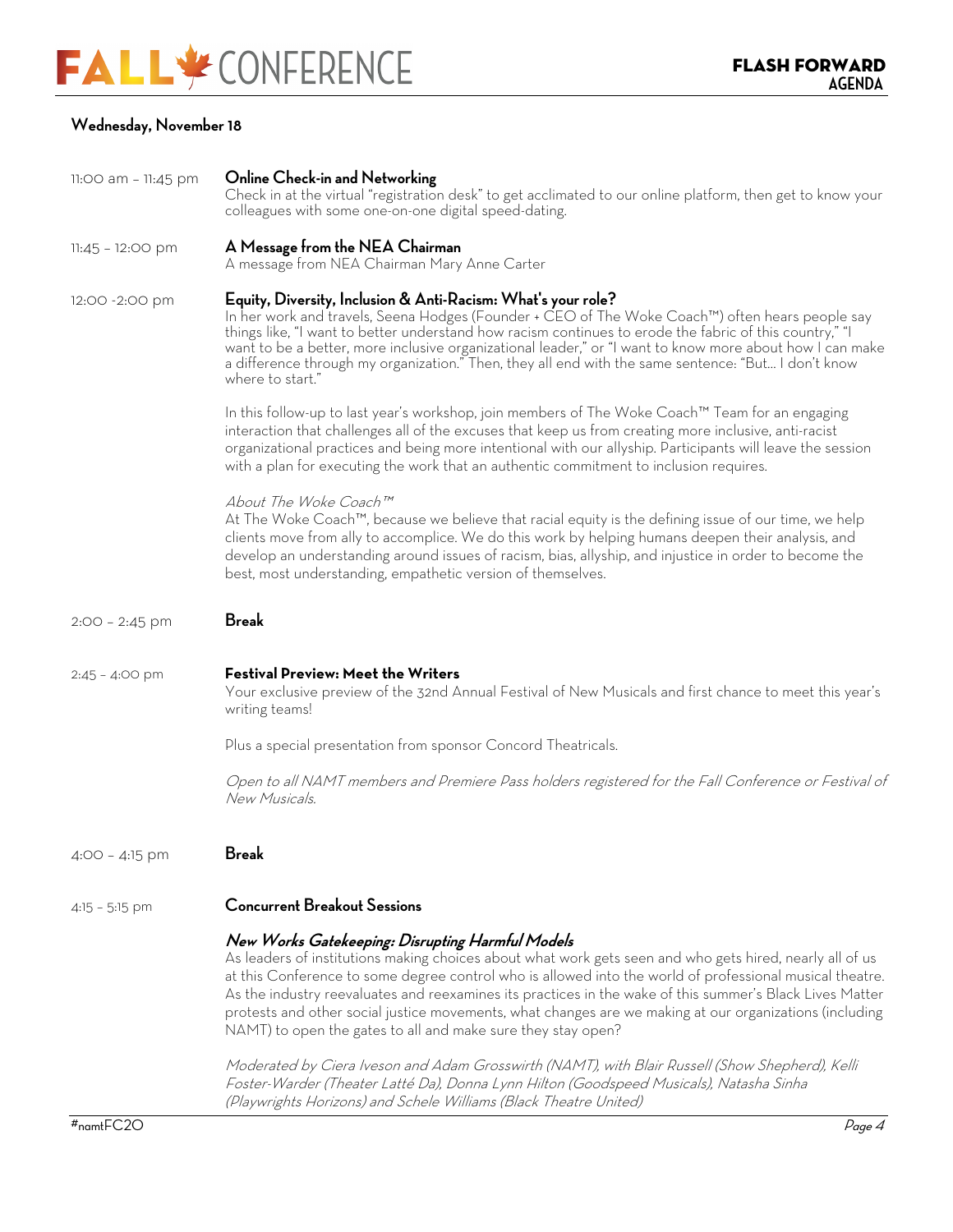#### **Making Your Organization More Accessible & Equitable**

Real-world advice and best practices for making your hiring practices more open and equitable, plus a look at some new leadership structures being tried in the field.

Moderated by Eric Keen-Louie (La Jolla Playhouse), with Rick Edinger & Megan Mongahan Rivas (Carnegie Mellon University), Leigh Goldenberg & Yury Urnov (The Wilma Theater) and Paige Price (Philadelphia Theatre Company).

#### **Managing and Collaborating Remotely**

Most of us have adapted to working from home in recent months, but as those months turn into a year and possibly longer, what are some best practices for managing remote employees, especially in such a collaborative field? We'll hear from some experts as well as some members on what's been working for them.

Moderated by Bernie Griffin (The 5th Avenue Theatre), Elisbeth Challener & Regina Pyne (ZACH Theatre), Rachel Hands (Now IT Matters) and Eric Nelson (TRG Arts).

#### **Making Performances More Accessible**

Tools and practices for making shows accessible and welcoming to people beyond the "core audience," both before and after COVID. How are our theatres becoming more open, accessible, affordable and centered in our communities? What additional plans have we made in recent months? And how might responses to COVID such as video and streaming continue in some form after we're back to "normal" to help us provide greater access to different populations?

Moderated by Orlando Morales (The 5th Avenue Theatre), with Rachel Ciprotti (Seattle Chamber Music Society), Taneisha Duggan (Theaterworks Hartford), Thembi Duncan (Shea's Performing Arts Center) and Sharron Frazier-McClain (Barrington Stage Company).

#### **Outdoor Concerts & Events**

Case studies for different models of working outside until we can get back to our regular stages — in different types of performance and different climates!

Moderated by Mark Hoebee (Paper Mill Playhouse), with Michael Barnard (Phoenix Theatre), Michael Baron & Ashley Wells (Lyric Theatre of Oklahoma), Dan Breen (Ogunquit Playhouse) and Maggie LaMee (Barrington Stage Company).

#### 5:15 – 5:30 pm **Break**

5:30 - 6:15 pm **Silver Lining Moments**

As many of us look forward to getting "back to normal" or a "new normal," what might we keep from this time? What new skills have we learned? What positive changes have we made? How have our ways of working changed for the better? What new ways have we found to connect with our patrons? What new<br>stories do we want to tell? Please come prepared to share some of your top takeaways from this Conference as we head into the Festival of New Musicals.

#### 6:15 - 6:30 pm **Closing Remarks**

#### 8:00 - 12:00 pm **Conference Replay**

8 pm Wednesday to 12 noon Thursday (ET)

Miss part of the Conference due to a conflict or your time zone? Selected sessions, including the keynote, will replay on Hopin until the Festival of New Musicals begins. (You must be registered for the Conference to access this video at this time.)